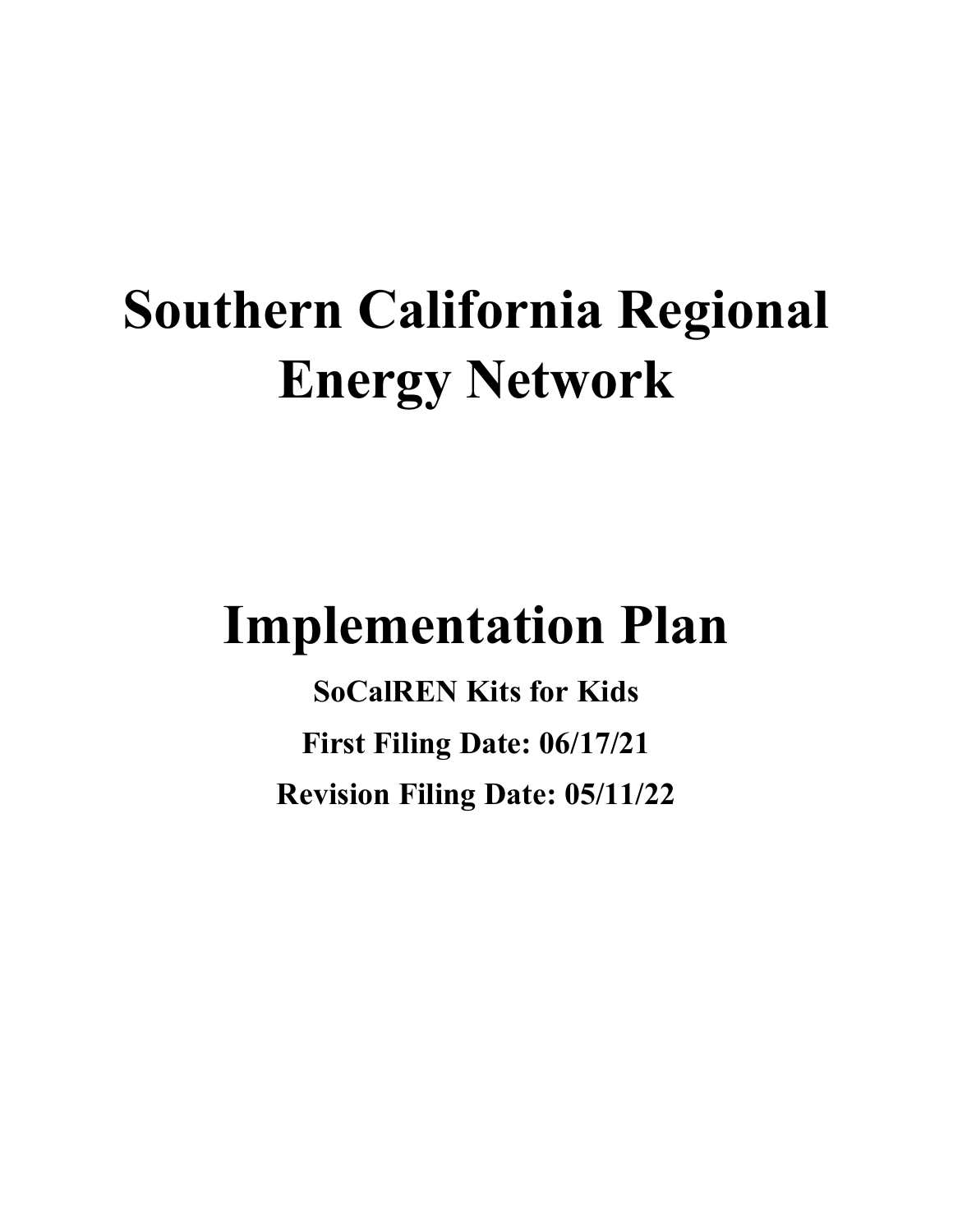# **Program Overview**

Southern California Energy Network (SoCalREN) Kits for Kids provides energy-saving measures to families who have third and fourth grade students attending schools within the SoCalREN service area. A set of measures will be offered at no cost to participating students and their families and will provide realized energy savings for each household. In addition to the energy and cost savings achieved by the student, Kits for Kids will provide educators with a classroom incentive grant. Kits for Kids will generate energy savings and provide relief to families and educate future household decision-makers to continue prioritizing energy efficiency (EE) in the future.

# **Program Budget and Savings**

### **1. Program and/or Sub-Program Name**

SoCalREN Kits for Kids Program

### **2. Program / Sub-Program ID number**

#### SCR-RES-A4

#### **3. Program / Sub-program Budget Table**

| <b>Budget Category</b>                           | 2021 Authorized | 2022 Authorized |
|--------------------------------------------------|-----------------|-----------------|
| <b>Administration</b>                            | \$110,000       | \$103,329       |
| <b>Marketing</b>                                 | \$160,000       | \$75,000        |
| Direct Implementation – Non-<br><b>Incentive</b> | \$831,229       | \$500,000       |
| Direct Implementation -                          | \$377,100       | \$450,000       |
| Incentive                                        |                 |                 |
| <b>Total</b>                                     | \$1,478,329     | \$1,128,329     |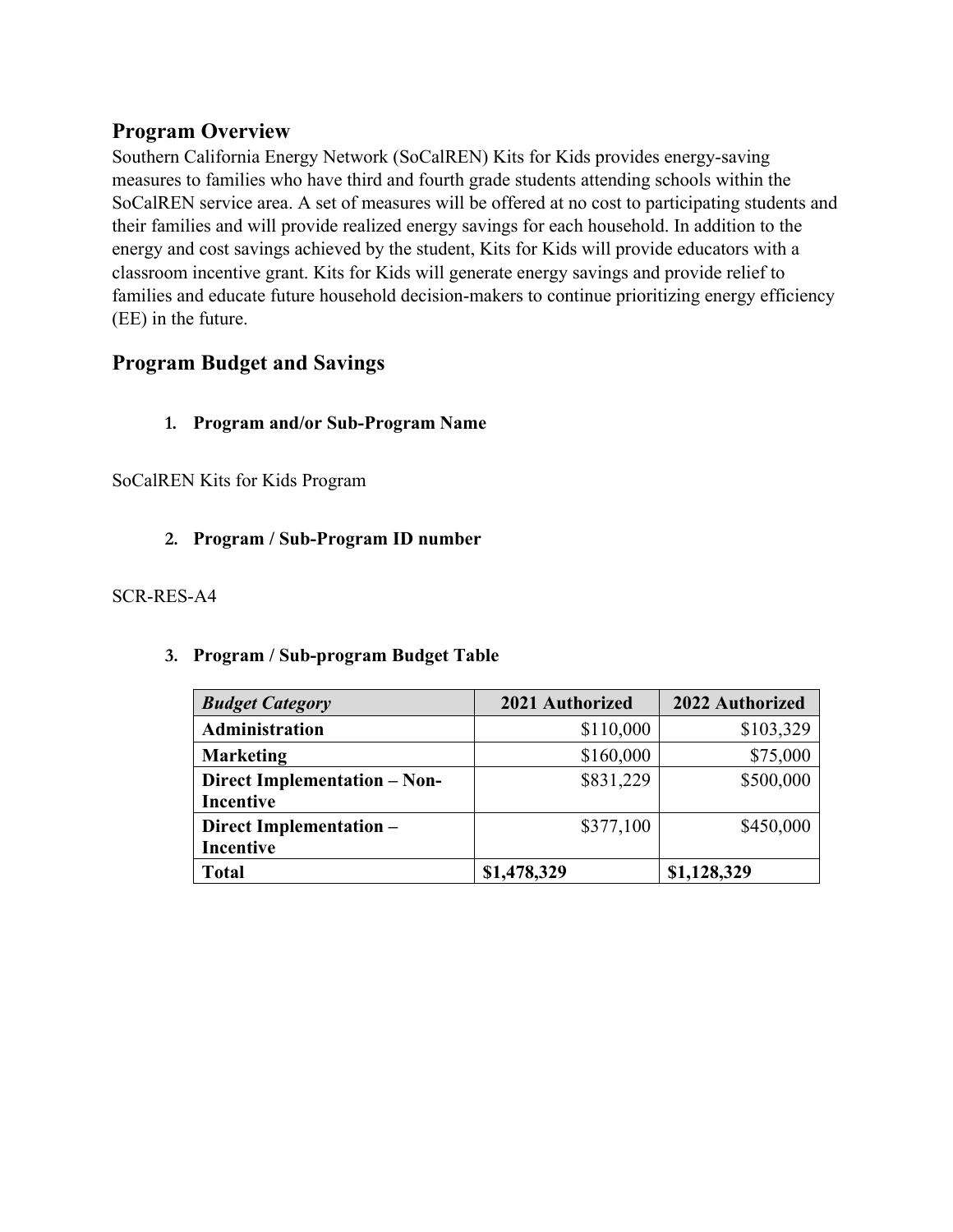#### **4. Program / Sub-program Gross Impacts Table**

| <b>Gross Impacts</b> | 2021       |
|----------------------|------------|
| kWh                  | Ո*         |
| kW                   | Ո*         |
| <b>Therms</b>        | $27,282**$ |

\*325,962 kWh LED savings could be attributable based on replacing 40W incandescent with 6W LED. SoCalREN will work to collect this attributable savings through ex-post EM&V. Total Savings amount accounts for realization rate and net-to-gross.

\*\*Based on savings as noted in the 2020 Database for Energy Efficiency Resources (DEER) Workpaper SWWH002-02

#### **5. Program / Sub-Program Cost Effectiveness (TRC)**

#### N/A

**6. Program / Sub-Program Cost Effectiveness (PAC)**

#### N/A

**7. Type of Program / Sub-Program Implementer (PA-delivered, third party-delivered or Partnership)**

| <b>Type of Program</b>           | Yes |
|----------------------------------|-----|
| <b>SoCalREN Only</b>             | X   |
| <b>SoCalREN – Statewide Lead</b> |     |
| <b>Other PA – Statewide Lead</b> |     |
| <b>Third Party</b>               |     |
| <b>Other</b>                     |     |
|                                  |     |

**8. Market Sector(s) (i.e., residential, commercial, industrial, agricultural, public)**

| <b>Market Sector</b>                      | Yes |
|-------------------------------------------|-----|
| <b>Residential</b>                        | X   |
| Commercial                                |     |
| <b>Industrial</b>                         |     |
| <b>Agricultural</b>                       |     |
| <b>Public</b>                             |     |
| <b>Codes &amp; Standards</b>              |     |
| <b>Workforce Education &amp; Training</b> |     |
| <b>Finance</b>                            |     |
| Other                                     |     |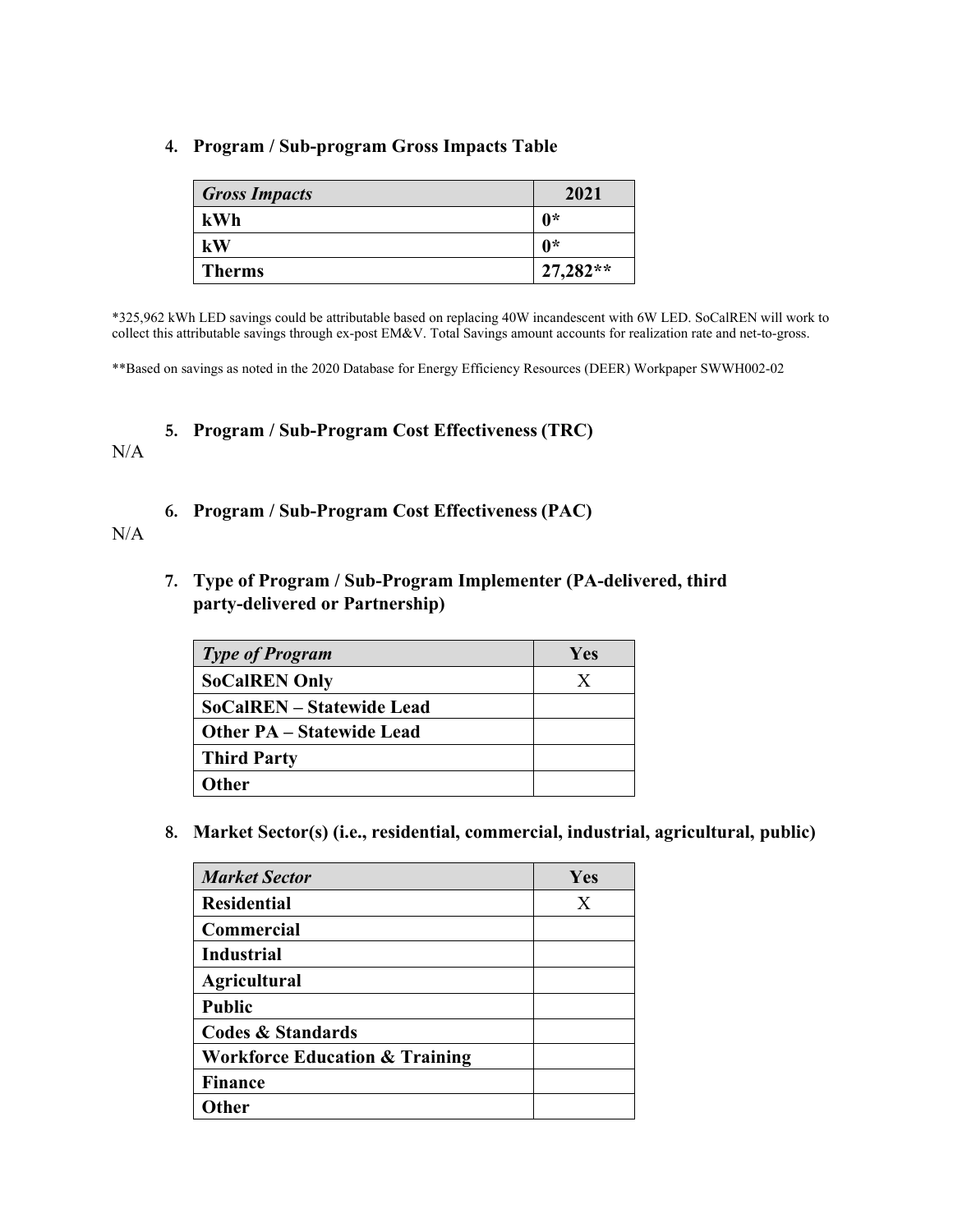**9. Program / Sub-program Type (i.e., Non-resource, Resource)**

| <b>Type of Program</b> | Yes |  |
|------------------------|-----|--|
| Resource               |     |  |
| <b>Non-Resource</b>    |     |  |

**10. Market channel(s) (i.e., downstream, midstream, and/or upstream) and Intervention Strategies (e.g., direct install, incentive, finance, audit, technical assistance, etc.), campaign goals, and timeline.**

| <b>Market Channels</b> | Yes | No |
|------------------------|-----|----|
| <b>Upstream</b>        |     |    |
| Midstream              |     |    |
| Downstream             |     |    |
| <b>Direct Install</b>  |     |    |

| <b>Intervention Strategies</b> | Yes              | N <sub>0</sub> |
|--------------------------------|------------------|----------------|
| <b>Direct Install</b>          |                  |                |
| Incentive                      | $\boldsymbol{X}$ |                |
| <b>Finance</b>                 |                  |                |
| <b>Audit</b>                   |                  |                |
| <b>Technical Assistance</b>    |                  |                |

#### **Campaign Goals**

For 2021 and 2022, this program aims to enroll 250  $3<sup>rd</sup>$  and  $4<sup>th</sup>$  grade classrooms in the SoCalREN service territory each year.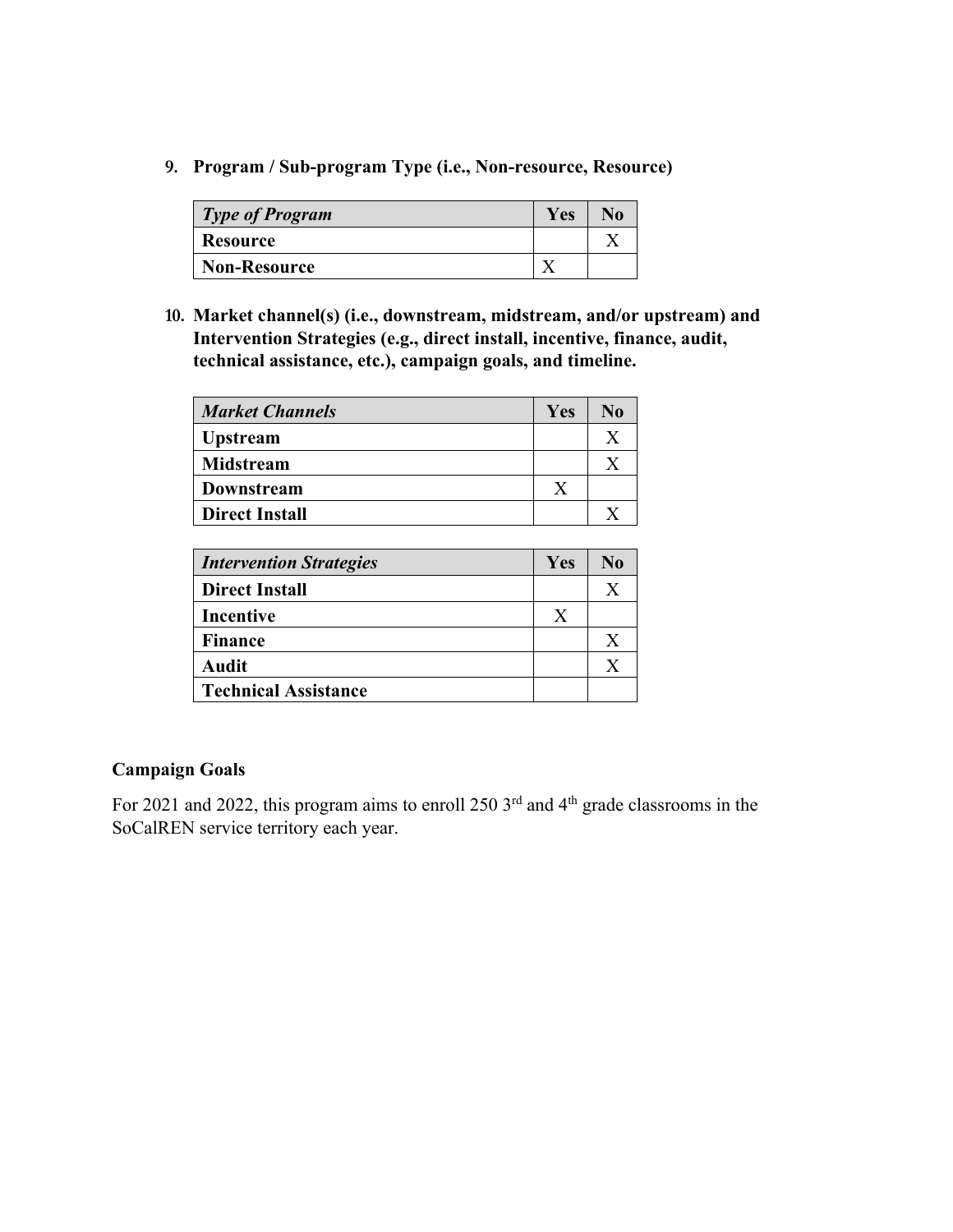#### **Timeline**



# **Implementation Plan Narrative**

#### 1. **Program Description**

Kits for Kids provides a model wherein families are provided with a home-based educational activity. The activity is designed to help the student make connections between concepts learned through third and fourth grade science class and how the members of their household use energy at home, in a fun, hands-on fashion.

The free measures are designed to help households save energy and money. Students will have access to a free, online home-based educational activity with games, puzzles, and a tip sheet. These are designed to educate the participating student and other household members about energy efficiency and the positive financial and environmental impacts associated with participating and committing to EE behaviors.

#### *Rationale*

Due to the COVID-19 pandemic, Residential customers are spending more time than ever at their homes, resulting in higher energy costs (average residential energy use has increased by 130% between February and December 202[1](#page-4-0)). At the same time, many families are facing

<span id="page-4-0"></span><sup>1</sup> Balaraman, Kavya. (2021). *California moves to address 'extraordinarily frightening' energy debt amid COVID-19.* https://www.utilitydive.com/news/california-moves-to-address-extraordinarily-frighteningenergy-debt-amid/595054/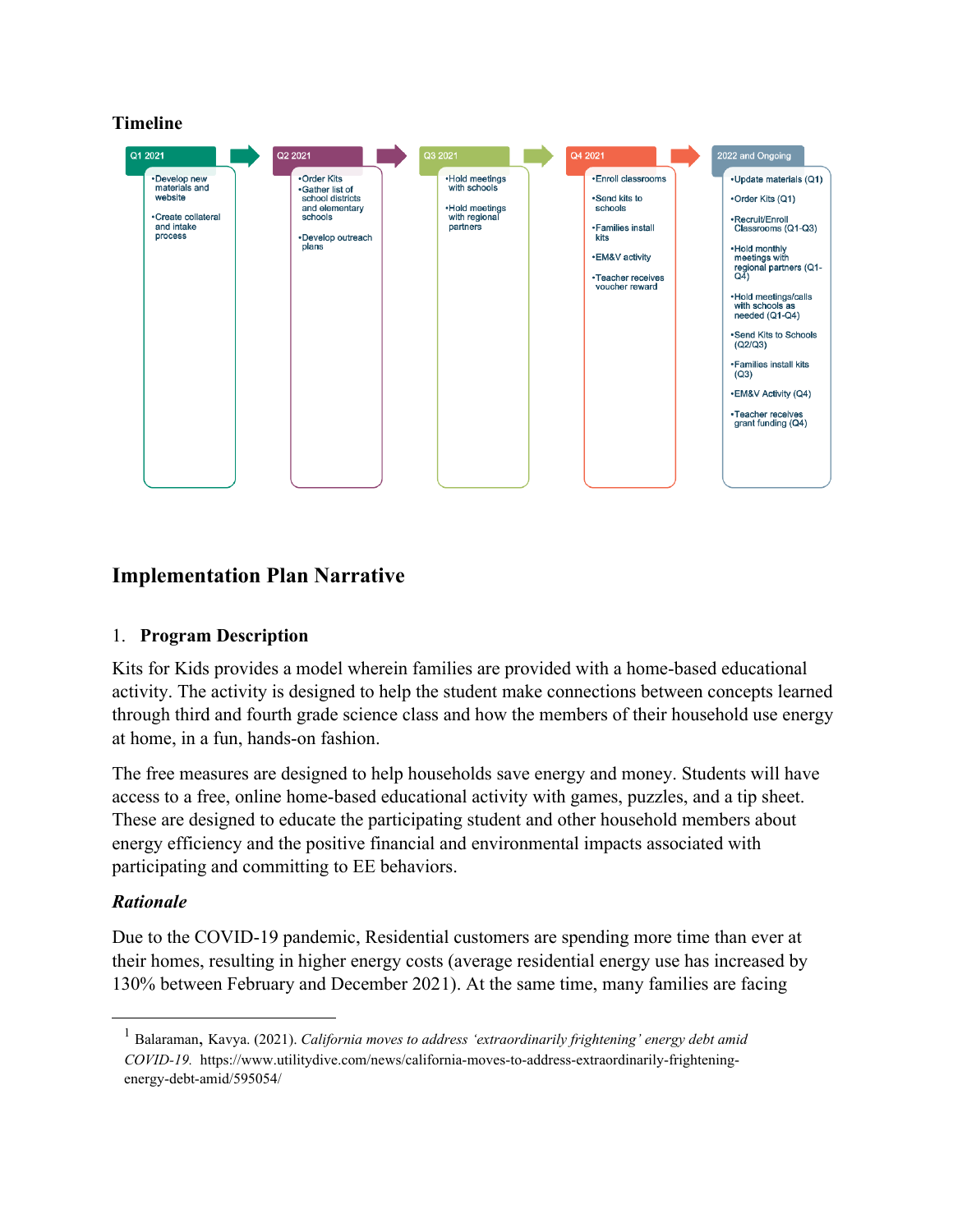financial hardships due to unemployment. In addition, COVID-19 has significantly impacted the collected tax revenues for state and local governments, which have severely impacted school district budgets and their classrooms. As public educational budgets contract, so do the available services and resources provided to students.

In addition to the economic hardships, climate change is still incurring significant and detrimental effects on our environment. Local and regional temperatures are exceedingly increasing at the same time water reserves and precipitation are decreasing, setting up severe resiliency issues across the state of California. SoCalREN's Kits for Kids program will help address the current economic hardships during a time when many are struggling due to the impacts of COVID-19 by helping families reduce monthly energy costs, through the measures provided. The program also includes an innovative incentive structure to assist local California classrooms with additional resources and drives real climate action leadership that will grove over the long term, driving energy savings over time (from youth to adulthood).

### *Objectives*

The program objectives of Kits for Kids are as follows:

- Generate energy savings (kWh and therms) through the installation of measures in the homes of students participating in the Kits for Kids program.
- Provide financial relief to families/households through both energy cost savings and the no-cost measures provided to households.
- Educate students, parents, and guardians about energy efficiency to help household members make informed decisions now, and to encourage the continuation of EE behaviors by the students in the future.
- Drive climate action within residential communities.

# **2. Program Delivery and Customer Service**

SoCalREN will target third and fourth grade students to participate in the Kits for Kids Program. Program staff will work with SoCalREN's Public Agency Regional Partners that have had historically low participation in utility programs in disadvantaged community (DAC) and rural hard-to-reach (HTR) school districts. In addition, direct outreach to all school districts in SoCalREN territory will be conducted to promote the program.

These Regional Partners will facilitate classroom enrollment of the program for schools in SoCalREN's territory. After enrollment, teachers will be given instructions on the distribution of the kits. Upon completion of an introductory activity with their teacher, students will receive a free energy savings kit which will contain educational materials for all members of the household. Once the student and parent/guardian receive the Kit, they will have access to online activities to further their energy efficiency learning. In addition, the families will have instructions on how to identify the measures to be installed, where to install them and guidance on how to install. Then, alongside the parent and/or guardian the measures will be installed. At the point of installation, the activity will also request the return of a postcard to participating students' teachers to verify the measures have been installed. The teachers will verify the number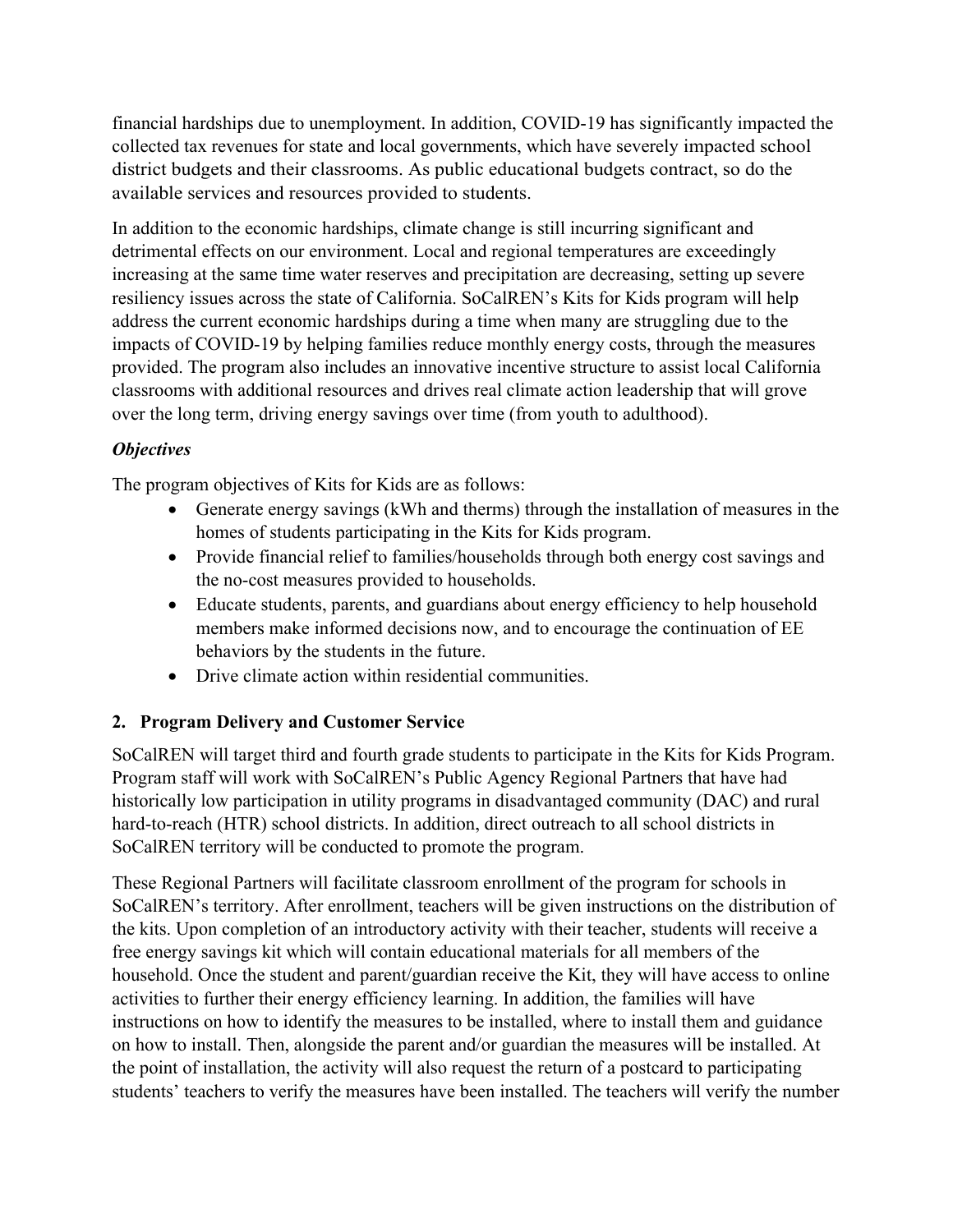of postcards returned in an online submission form. Information gathered on this postcard will be used to verify existing conditions in the home (e.g., number of incandescent bulbs, etc.). This information will serve as key EM&V ex-post information and will assist in determining energy savings associated with the free measures provided for installation.

The SoCalREN Kits for Kids program implementation team will be responsible for collecting the participant data and installation verification. They will collect each classroom's information and collectively aggregate each submittal by participating classroom to determine the classes' eligibility for the classroom grant. Once the SoCalREN Kits for Kids program implementation team verifies installation and class achievement, the classroom teacher will be notified of the grant incentive achieved and it will be mailed to the respective school which can then be distributed to the classroom.

The primary market participant for this program is the student themselves along with their Parent/Guardian and other members of their household. The household will be the recipient of the energy efficiency measures and will enjoy the cost saving benefits associated with installation and use. The student will benefit from the at-home activity through reinforcement of the concepts taught in school.

Participating elementary schools will enroll in the program, and third and fourth grade classrooms will be invited to participate in the Kits for Kids Program. Third and fourth grades were selected because of the standards students are taught at these grade levels which align well with energy efficiency concepts. The at-home activity is intended to build on what has already been taught in the classroom. Existing school-based energy efficiency programs offered by investor-owned utilities (IOUs) focus on other grade levels. The Kits for Kids home-based energy efficiency education program is targeted at different grade levels and therefore does not duplicate IOU programs.

Finally, students in schools classified as DAC and/or HTR will be provided an alternative activity booklet if they do not have access to complete the online portion of the activity. In addition, when needed, the program will provide in-language content that will target specific communities who are often overlooked in energy efficiency programs. Providing educational materials, activity sheets, and measure instructions in key languages spoken throughout the region will help more customers directly connect with the content and concepts and will foster connections between parents/guardians and students who can work on the activities together. These communities will then adopt energy efficiency at a higher level than their historic participation levels.

### **3. Program Design and Best Practices**

SoCalREN Kits for Kids offers education about EE and provides measures that overcome market barriers preventing households from making these types of improvements.

Market barriers faced by Residential customers in the SoCalREN service area are addressed through Kits for Kids: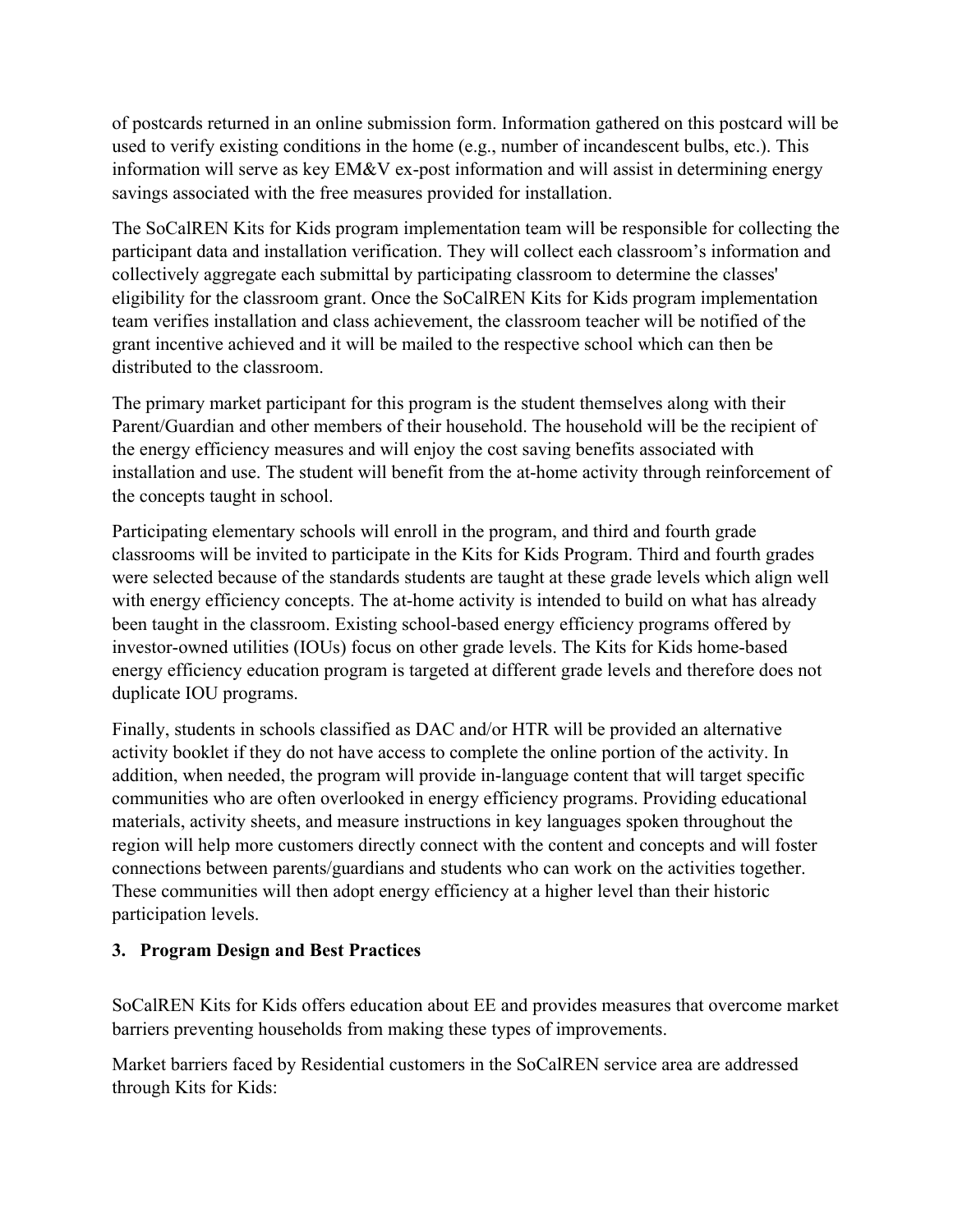- Households in the targeted areas have a historic lack of participation in energy efficiency programs and may be unaware of the availability of such programs. By providing a nocost entry point to energy efficiency that is accessible to all members of the household, Kits for Kids helps address this critical market barrier.
- For Multifamily customers, property owners and managers may be hesitant to perform upgrades or installations in tenant units due to the spread of COVID-19. Kits for Kids provides measures directly to tenant households, allowing them to enjoy the benefits of energy efficiency without the risk of coming into contact with a contractor or service provider.
- Due to high unemployment and increased energy costs, many households in the DAC and HTR areas served by SoCalREN currently face economic hardship. The measures and incentives provided by Kits for Kids can help alleviate this burden while providing information and guidance on how households can continue to save even more energy and money on an ongoing basis by implementing additional no-cost/low-cost strategies.

Students will learn about energy efficiency on an interactive website designed specifically for the SoCalREN Kits for Kids Program. Students will play a series of games that will teach EE and how to learn about saving energy in their home.

#### **4. Innovation**

SoCalREN is proposing an innovative incentive structure that drives energy savings while contributing significantly to the residential sector. SoCalREN is proposing to offer no-cost energy efficiency measures to participating student households. In addition, participating classrooms will be eligible for an incentive classroom grant. If 65 percent of the students within a given participating classroom return the postcard to their teachers, their classroom will receive a \$1,000 incentive grant in classrooms with ten or more students. Participating classrooms with five to nine students will receive a \$500 incentive grant; this change was made in 2022 to include many of the special education classes which typically have fewer students. This incentive is designed to promote engagement and drive action.

### **5. Metrics**

The metrics to be gathered by the SoCalREN Kits for Kids Program are as follows:

- Number of school districts participating
- Number of classrooms enrolled
- Number of students participating
- Number of classrooms that have at least 65 percent of students return the postcard to the teacher indicating what measures they have installed
- Location (in DAC and Non-DAC ZIP codes)
- Number of each measure installed
- Installation Savings
- Number of grants and total funds distributed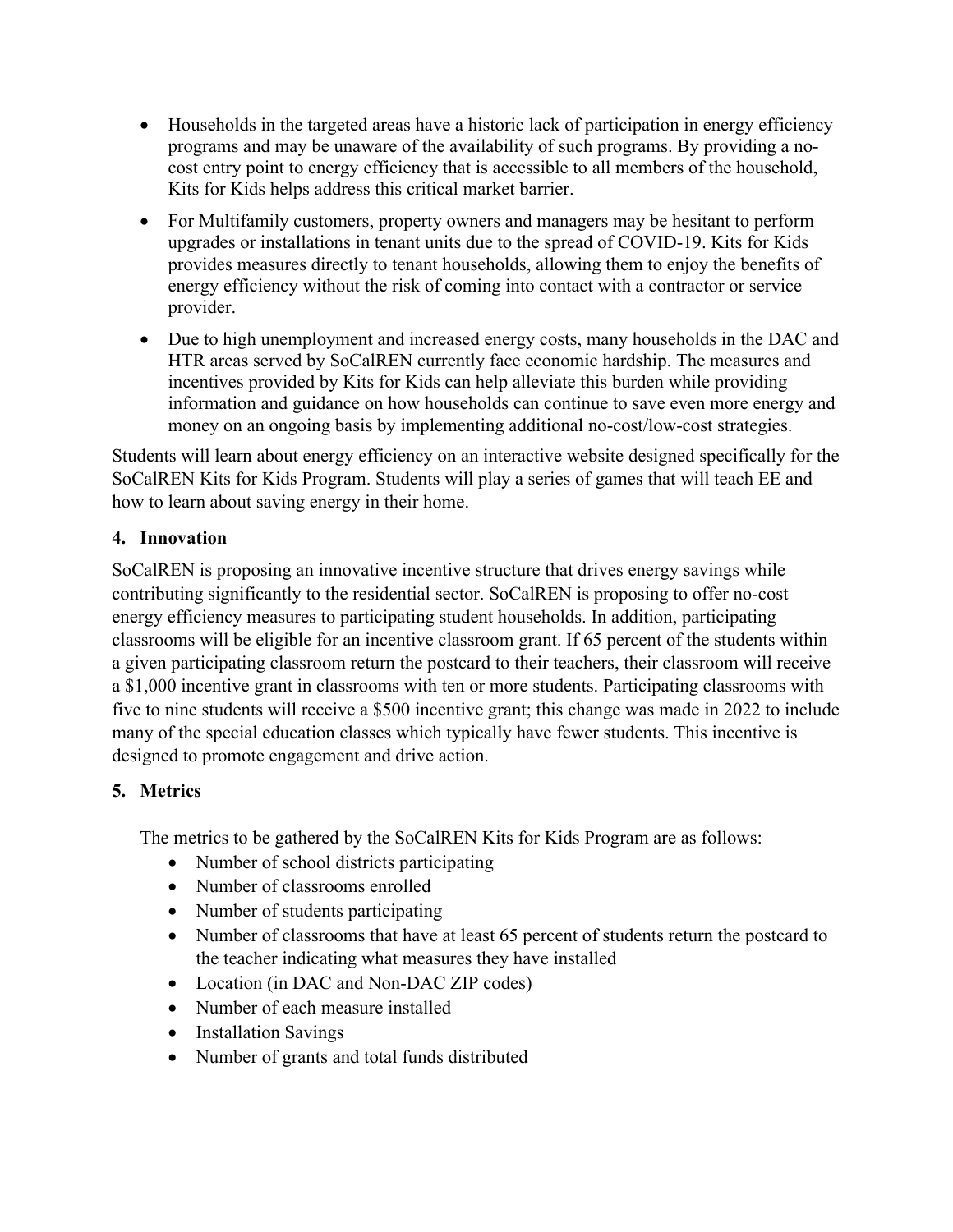#### **6. For Programs claiming to-code savings:**

This section is not applicable to this program.

#### **7. Pilots**

This section is not applicable to this program.

### **8. Workforce Education and Training**

This section is not applicable to this program, as it does not involve workforce education and training.

#### **9. Workforce Standards**

This section is not applicable to this program.

#### **10. Disadvantage Worker Plan**

The Kits for Kids program provides support for Disadvantaged Workers by procuring kits from a certified Disadvantaged Business Enterprise (DBE).

#### **11. Additional information**

No additional information has been requested by any California Public Utilities Commission (CPUC) decision or ruling.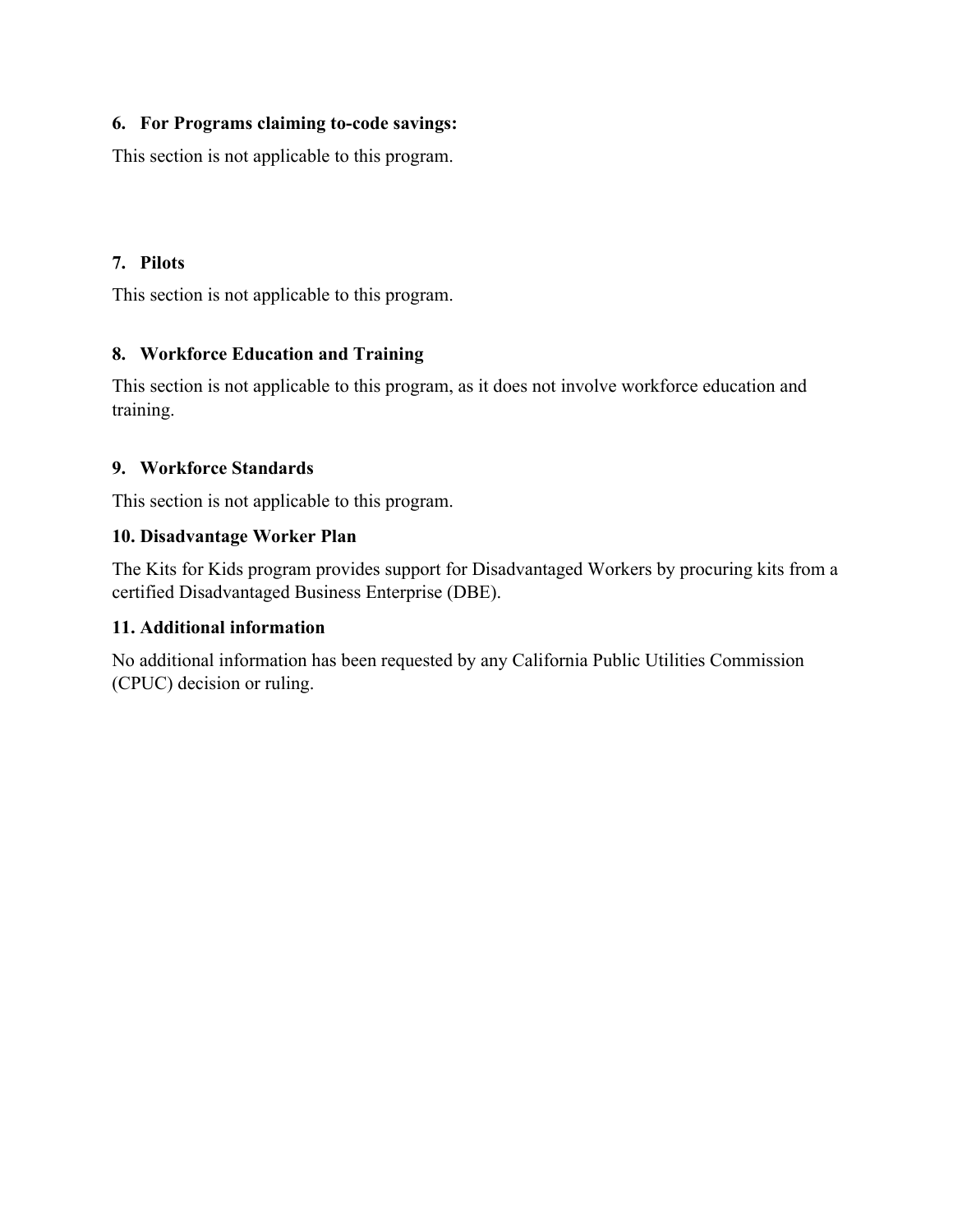# **Supporting Documents**

**1. Program Manuals and Program Rules**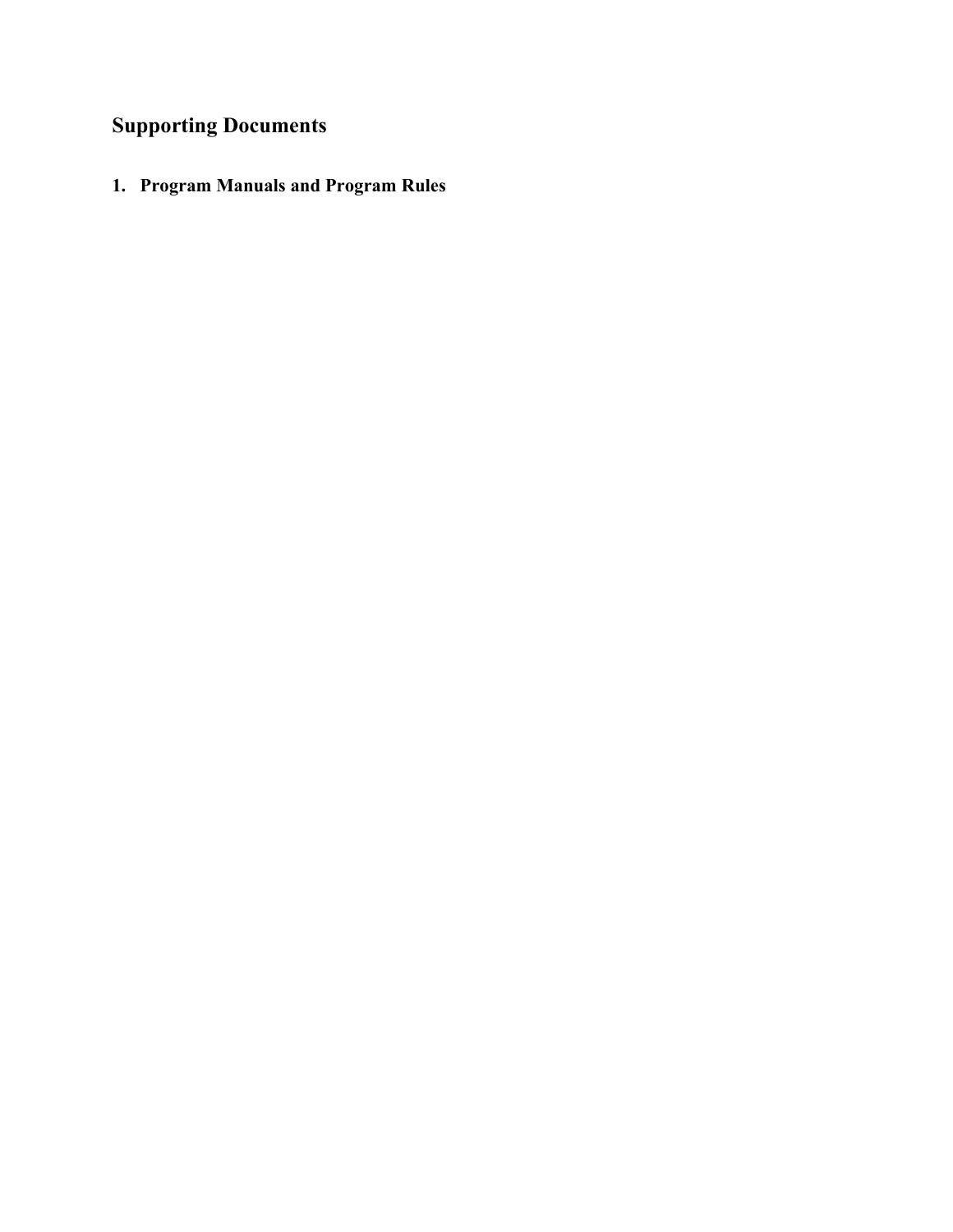#### **2. Program Theory and Program Logic Model**

Through the implementation of Kits for Kids, SoCalREN expects that, in addition to generating immediate kWh and therm savings, the program can impact long-term behavior both by current impacted households and the future households of students educated on energy efficiency behaviors through the program.

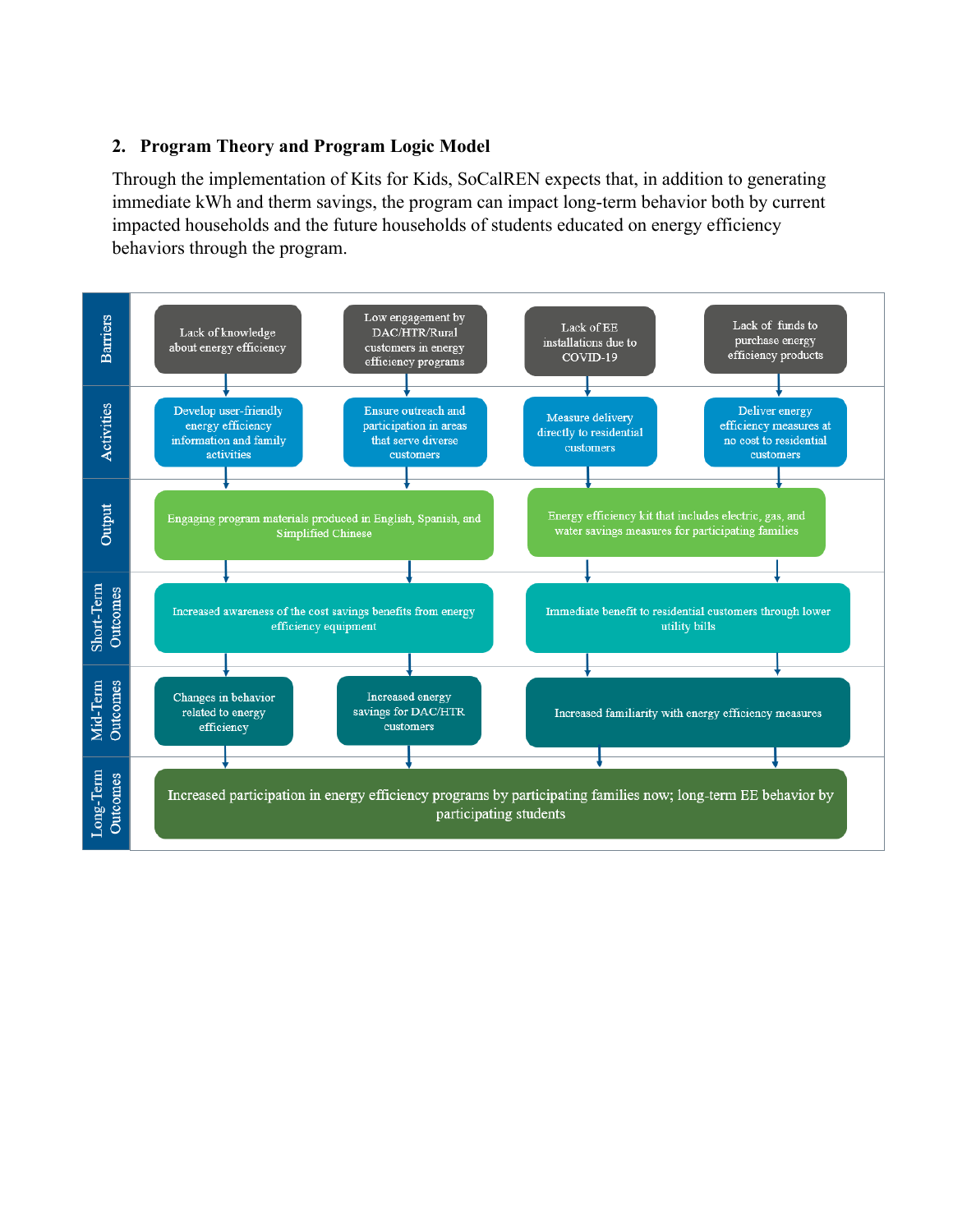#### **3. Process Flow Chart**

#### **SoCalREN Kits For Kids**